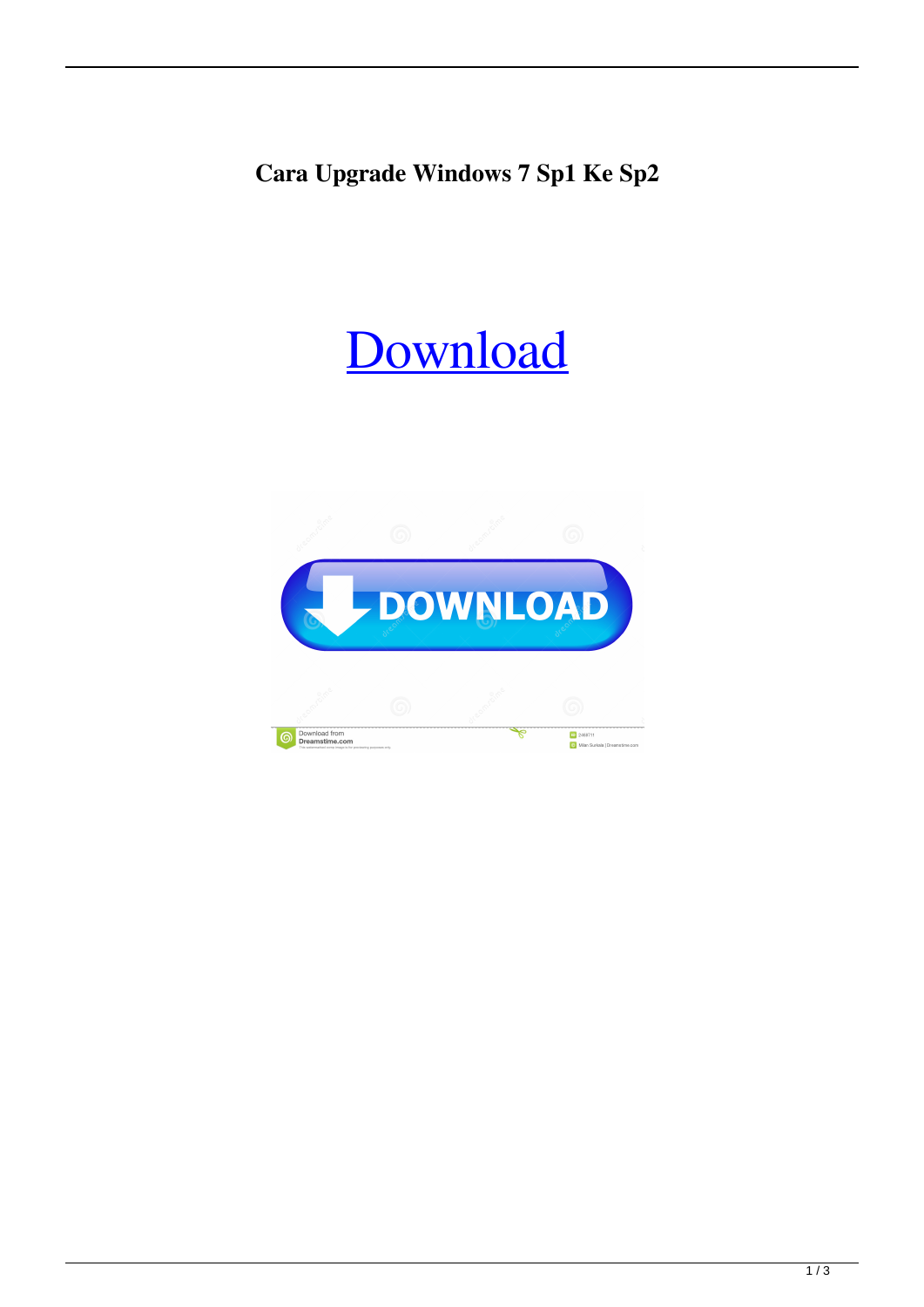In order to update to Windows 7 SP2: 1. Go to Start and open the Run. 2. Type "Windows Update" in the run box. 3. Click "Check For Updates" to download and install them. how to download windows 7 upgrade to windows 7 sp2 If your Windows 7 SP1 and Windows Server 2008 R2 SP1 are not installed on your computer. A detailed step by step guide on how to download this version and install it on your computer. Before you start: Before you begin the instructions, keep in mind that upgrading from Windows 7 SP1 to Windows 7 SP2 will erase your data and you will lose all your applications, settings and personal files. First you need to download Windows 7 SP2. In this guide, we will explain how to update Windows 7 SP1 to Windows 7 SP2 and how to upgrade Windows 7 SP2 to Windows 7 SP3. What is Windows 7 SP2 A new Windows 7 SP2 Update is now available from the Windows Update website. This new update contains various bug fixes and improvements. To download Windows 7 SP2, click on "Windows Update" on the Start menu, type "Windows 7". Click "Download updates". How to upgrade to Windows 7 SP3 Now that you have installed Windows 7 SP2, it is time to upgrade to the latest version, Windows 7 SP3. Go to the Windows Update site and click "Check for Updates" to see if there are any new updates to download. Click "Download and Install" and follow the prompts. Download the Windows 7 SP3 final update from the Windows Update site. There are three different methods to complete the installation: Method 1: Windows Update Click "Check for Updates" to download and install them. Method 2: Microsoft Download Center Go to the Microsoft Download Center and click "Check for Updates" to download and install them. Method 3: Stand-alone Installer The 3rd way to install Windows 7 SP3 is to download the stand-alone installer, wusa.exe, from the Windows 7 SP3 release note. To download the stand-alone installer, click on "Windows Update" and choose "More Updates". Click on "Download size". Save it. Run it as Administrator. Click on "Next" and wait until the installer has downloaded all the required updates and files. Click "Install updates". Click "